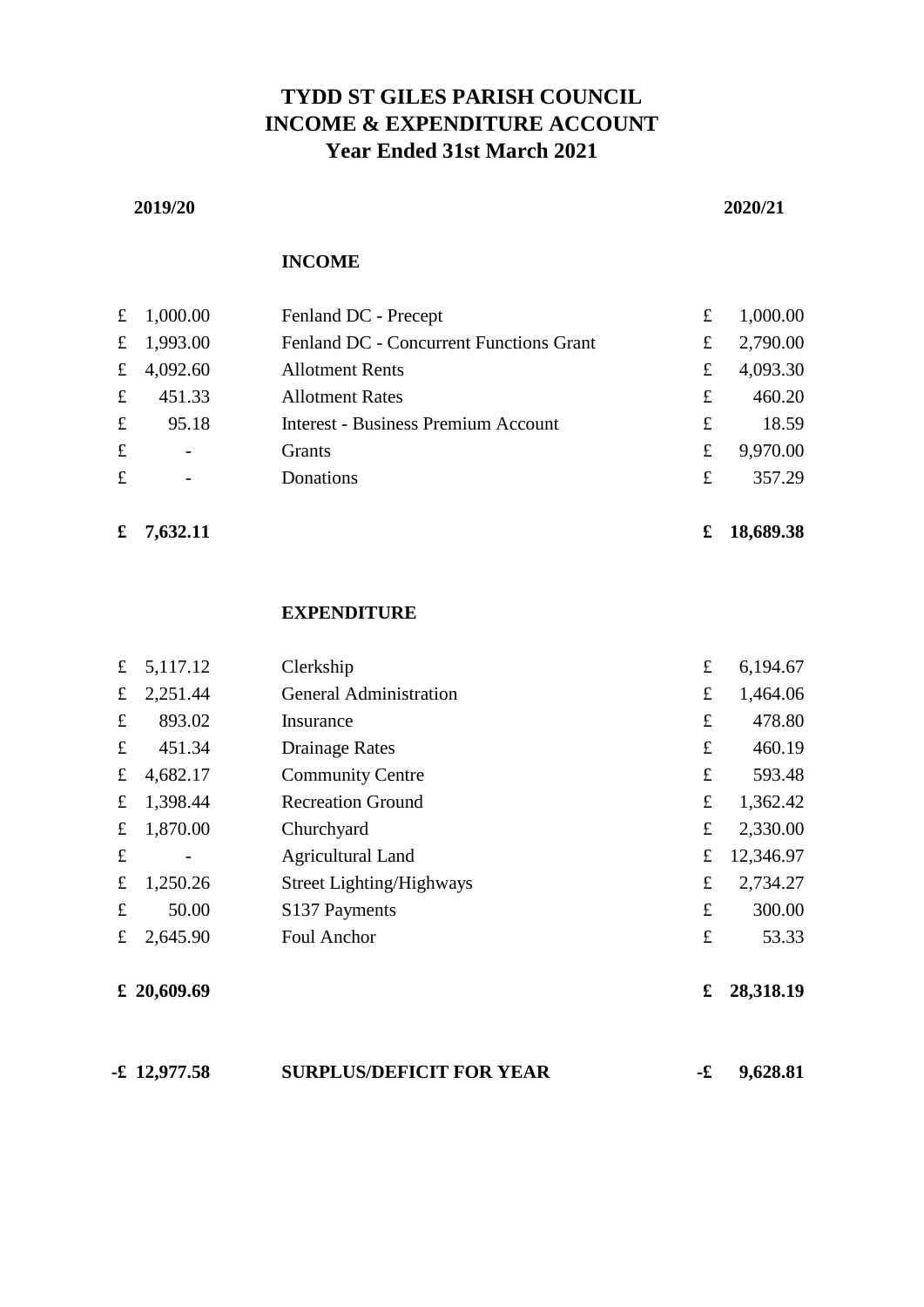# **TYDD ST GILES PARISH COUNCIL BALANCE SHEET At 31st March 2021**

|             | 2019/20   |                                  |             |             |             | 2020/21   |
|-------------|-----------|----------------------------------|-------------|-------------|-------------|-----------|
|             |           | <b>CURRENT ASSETS</b>            |             |             |             |           |
| $\mathbf f$ | 2,728.05  | HMRC - VAT Refund                | $\mathbf f$ | 3,924.77    |             |           |
| $\pounds$   | 49,990.07 | Cash at Bank                     |             | £ 39,075.13 |             |           |
| $\pounds$   | 52,718.12 |                                  |             |             | $\pounds$   | 42,999.90 |
|             |           | <b>CURRENT LIABILITIES</b>       |             |             |             |           |
|             |           | <b>Accruals</b>                  |             |             |             |           |
| $\pounds$   | 60.00     | TSG CC & RG                      | $\pounds$   |             |             |           |
| $\pounds$   | 408.28    | CGM Group (East Anglia) Ltd      | $\pounds$   | 345.52      |             |           |
| $\pounds$   | 200.00    | Audit Fee - PKF Littlejohn       | $\pounds$   | 200.00      |             |           |
| $\pounds$   | 130.00    | Audit Fee - I Cooper             | $\pounds$   | 130.00      |             |           |
| $\pounds$   |           | E.ON UK plc                      | $\pounds$   | 33.33       |             |           |
|             |           |                                  |             |             | f           | 708.85    |
| £           | 51,919.84 | <b>TOTAL</b>                     |             |             | £           | 42,291.05 |
|             |           | <b>REPRESENTED BY</b>            |             |             |             |           |
| $\pounds$   | 64,897.42 | Accumulated fund brought forward |             |             | $\mathbf f$ | 51,919.84 |
| $\pounds$   | 7,632.11  | Income for year                  |             |             | $\pounds$   | 18,689.38 |
| $\pounds$   | 20,609.69 | Expenditure for year             |             |             | $\mathbf f$ | 28,318.19 |
| £           | 51,919.84 |                                  |             |             | £           | 42,291.03 |

as at 31st March 2021 and reflects its income and expenditure during the year. Approved by the Council on 20th May 2021 The above statement represents fairly the financial position of the Council

**Chairman Responsible Financial Officer**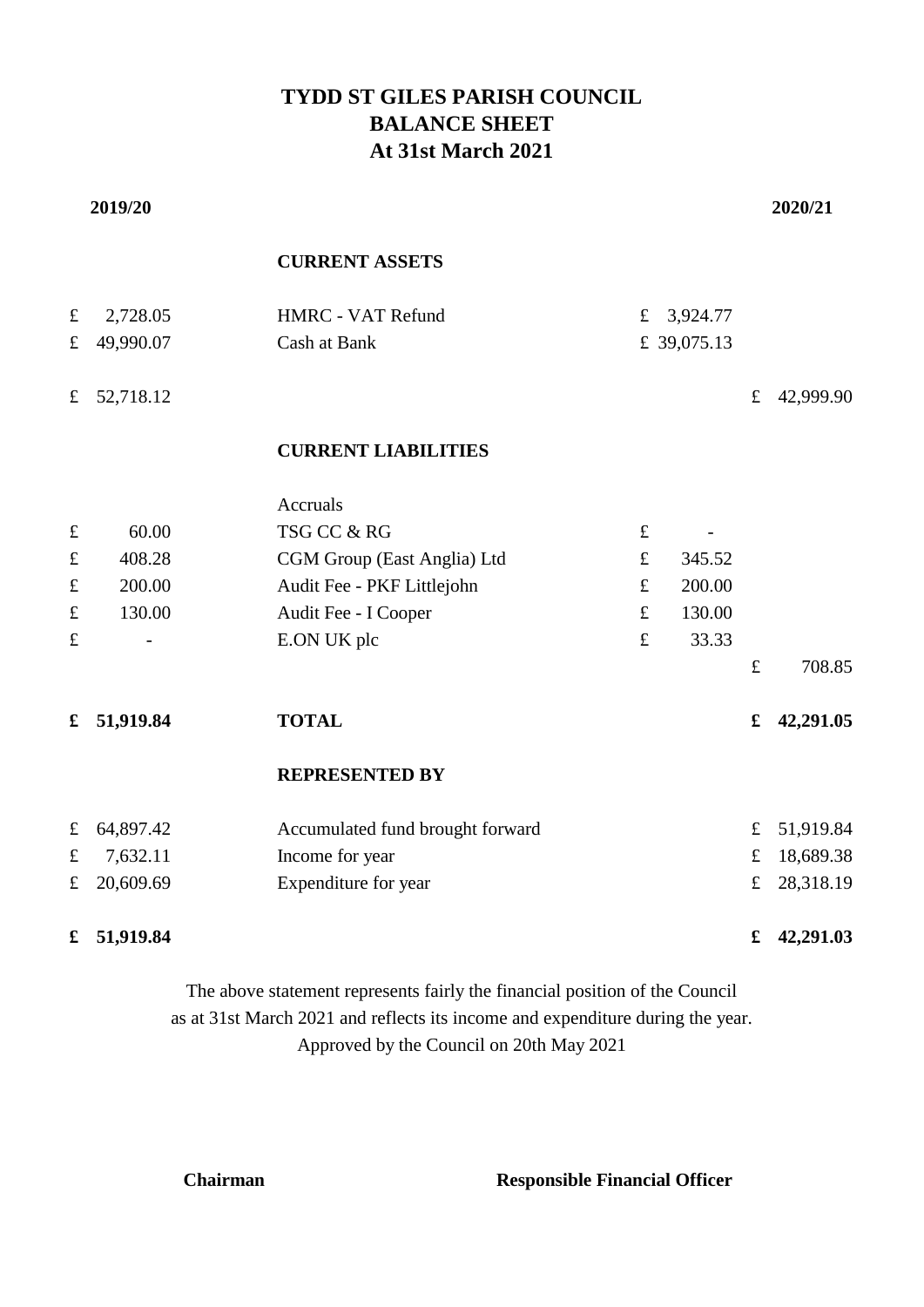# **ACCOUNTS FOR THE YEAR ENDED 31st MARCH 2021 TYDD ST GILES PARISH COUNCIL Supporting Notes**

# **1 ASSETS**

In 2019/20, the Council purchased an MVAS Speed Sign at a cost of £786.

At 31st March 2021 the following assets were held:-

| <b>Community Recreation Ground</b> | $\pounds$   | 1       |
|------------------------------------|-------------|---------|
| <b>Community Centre</b>            | $\mathbf f$ | 293,500 |
| Allotments                         | £           | 1       |
| 18.9 Acres Rylands                 |             |         |
| 23.5 Acres Quaney                  |             |         |
| 10.5 Acres Fen Lane                |             |         |
| 7.1 Acres Cheshires                |             |         |
| Common Land                        | £           | 1       |
| <b>Other Fixed Assets</b>          |             |         |
| 20 Footway Lights - columns        | $\mathbf f$ | 9,506   |
| 22 Footway Lights - brackets       | $\mathbf f$ | 5,665   |
| Village Sign                       | $\mathbf f$ | 1,350   |
| Public Seating - four              | $\mathbf f$ | 2,810   |
| <b>Two Bus Shelters</b>            | $\mathbf f$ | 6,755   |
| <b>Two War Memorials</b>           | £           | 36,318  |
| Notice Boards - three              | £           | 812     |
| Dog Bins                           | £           | 811     |
| <b>Benches</b>                     | $\mathbf f$ | 2,285   |
| Fencing & Gates                    | $\mathbf f$ | 4,875   |
| Children's Play Equipment          | $\mathbf f$ | 30,153  |
| Defibrillators                     | $\mathbf f$ | 4,570   |
| <b>MVAS</b> Speed Sign             | £           | 786.00  |
|                                    |             |         |

**£ 400,199**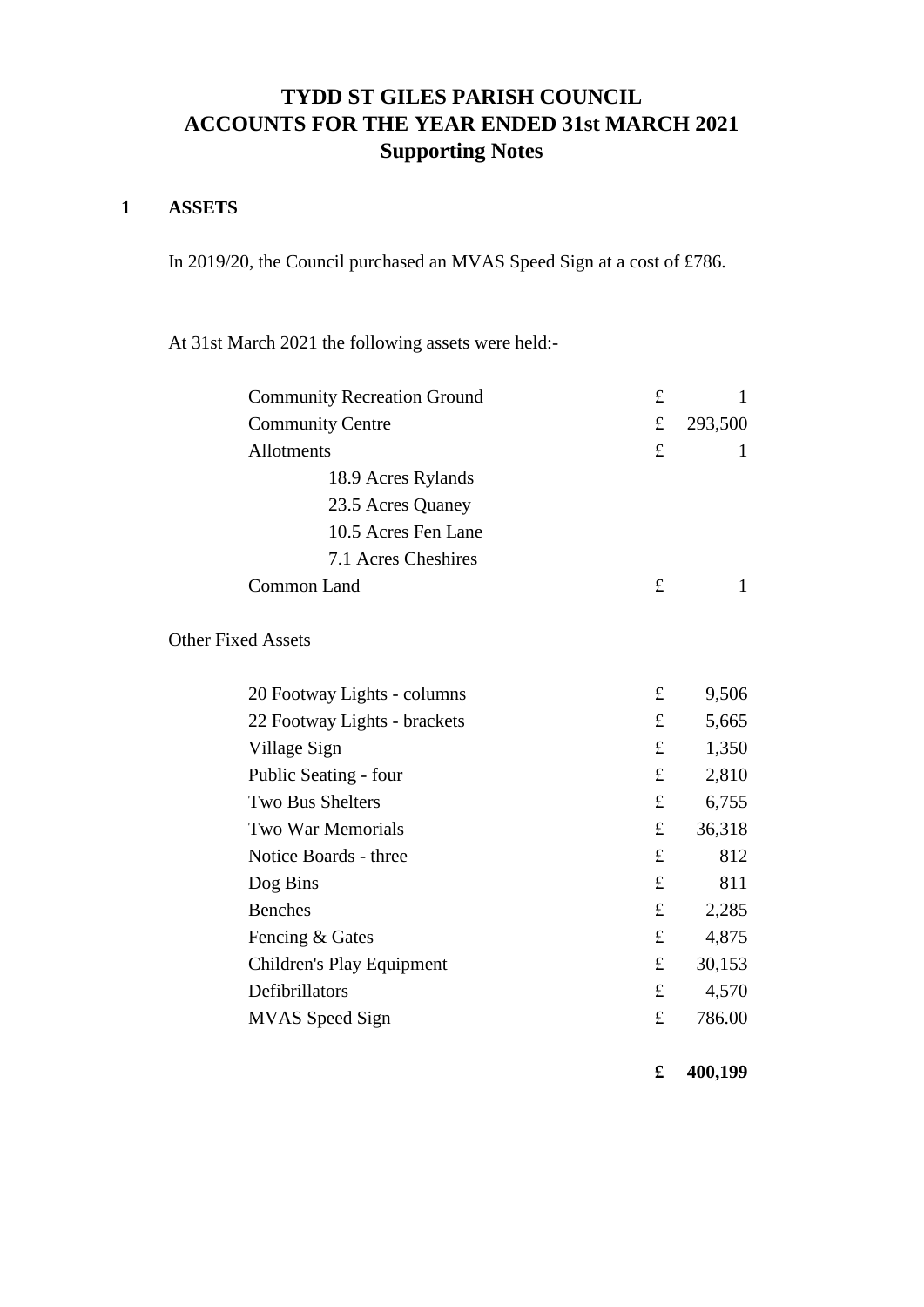# **Supporting Notes ACCOUNTS FOR THE YEAR ENDED 31st MARCH 2021 TYDD ST GILES PARISH COUNCIL**

## **2 BORROWINGS**

At the close of business on 31st March the Council had no outstanding loans.

# **3 AGENCY GRANT**

During the year the Council undertook no agency work on behalf of other authorities.

# **4 S137 PAYMENTS**

Section 137 of the Local Government Act 1972 enables parish council to spend up to the product of £8.32 per head of electorate for the benefit of people in the area on activities or projects not specifically authorised by other powers. The number of electorate being 989.

The limit for Tydd St Giles Parish Council for the year ended 31st March 2021 was £8,228.48. One payment was made during the year totalling £300.00.

# **5 ADVERTISING & PUBLICITY**

No advertisement costs were incurred.

# **6 PENSIONS**

None.

# **7 DEBTORS**

HM Revenue & Customs - £3,924.77 relating to value added tax.

## **8 ACCRUALS**

2020/21

| Audit Fee - PKF Littlejohn  | £           | 200.00 |
|-----------------------------|-------------|--------|
| Audit Fee - I Cooper        | £           | 130.00 |
| CGM Group (East Anglia) Ltd | £           | 345.52 |
| E.ON UK plc                 | $f_{\perp}$ | 33.33  |
|                             |             |        |

**£ 708.85**